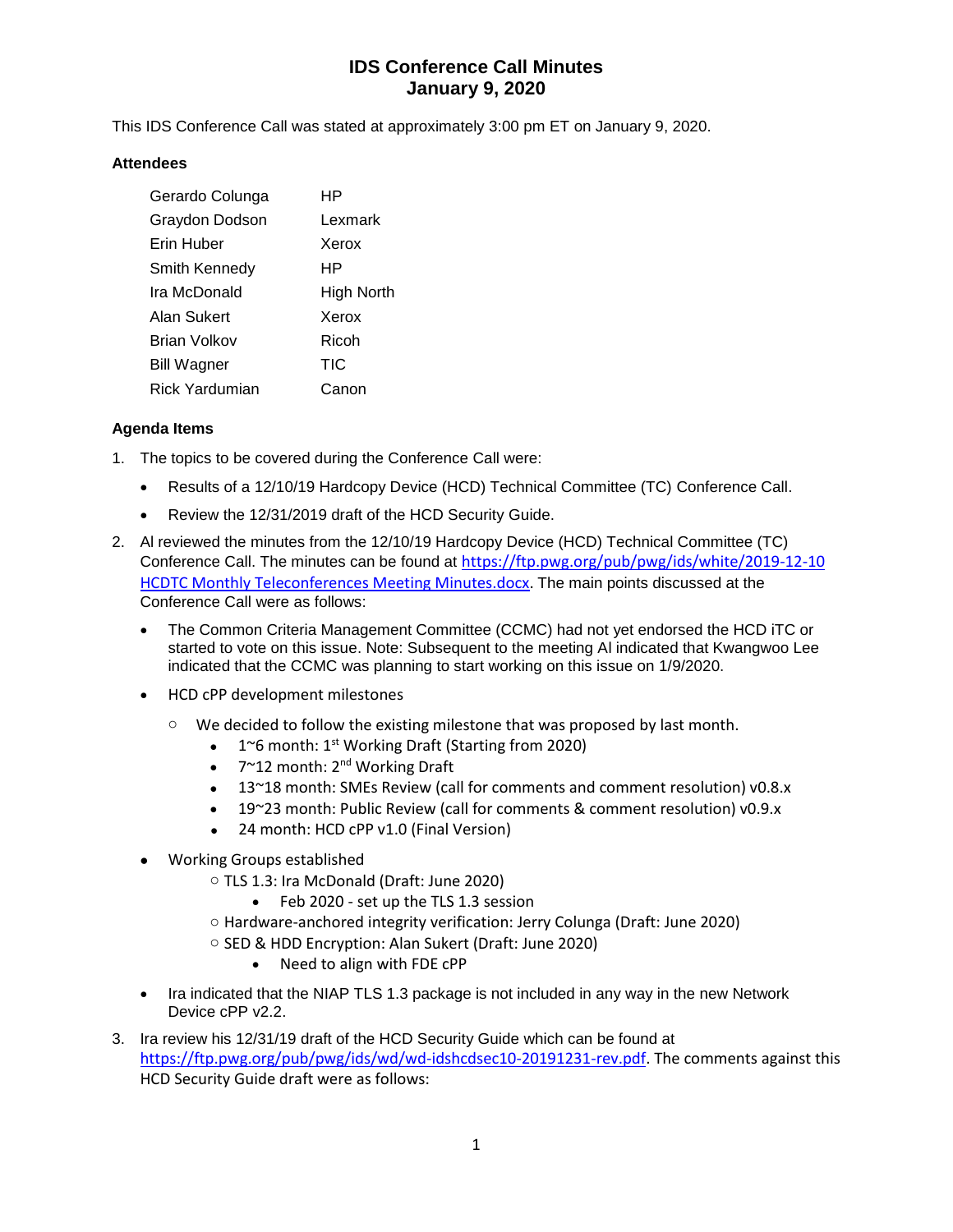## **IDS Conference Call Minutes January 9, 2020**

- Cover page correct document metadata title and author
- Section 1 Introduction line 155 correct title of HCD PP
- Section 2.3 Security Terminology line 227 delete trailing "d"
- Section 3.4 Design Requirements
	- a. line 330 change "5100.4" to "5110.4"
	- b. line 337 misspelled "recommendations
	- c. line 337 missing local security and system architecture requirements
- Section 6 HCD System Architecture line 359 missing "isolation" after "channel"
- Section 10 References
	- a. line 403 delete leading space
	- b. line 879 change [XML] to [W3C-XML] for clarity (global)
	- c. line 882 change [XSD] to [W3C-XSD] for clarity (global)
	- d. line 882 fix [XSD] broken reference format
- Section 12 Appendix A Internet Protocol Suite
	- a. global change "used in TCP/IP networks" to either:
	- b. -- "that can be used in the Internet Protocol Suite" (non-IETF protocols)
	- $c. <$   $<$ or $>$
	- d. -- "in the Internet Protocol Suite" (IETF protocols)
	- e. global move all notes on inappropriate protocols for HCDs to section 4
	- f. line 1246 move "SMIv1" and "SMIv2" outside "SNMP" (w/ cross refs)
	- g. line 1263 change "is is" to "is"
- Ira brought up the topic of including a "no bridging" requirement in the ESR. We agreed that requirement will be needed but in HCD collaborative PP (cPP) v1.0 we may need to stick to just the current network-fax separation that is in the HCD PP; that will have to be a decision of the HCD iTC.
- The current goal is to publish HCD cPP v1.0 within 24 months after formation of the HCD iTC, which for now would mean by the end of 2021. That is an aggressive goal but we felt we needed to be aggressive to get anything out within a reasonable period of time.
- As of now, the planned content for HC cPP v1,0 will be:
	- $\circ$  Planned content for the now defunct HCD PP v1.1 including HCD PP Errata #1
	- o Any NIAP Technical Decisions against the HCD PP
	- $\circ$  The list of topics to be included in HCD cPP v1.0 agreed upon at the 9/26/19 HCD TC Face-to-Face